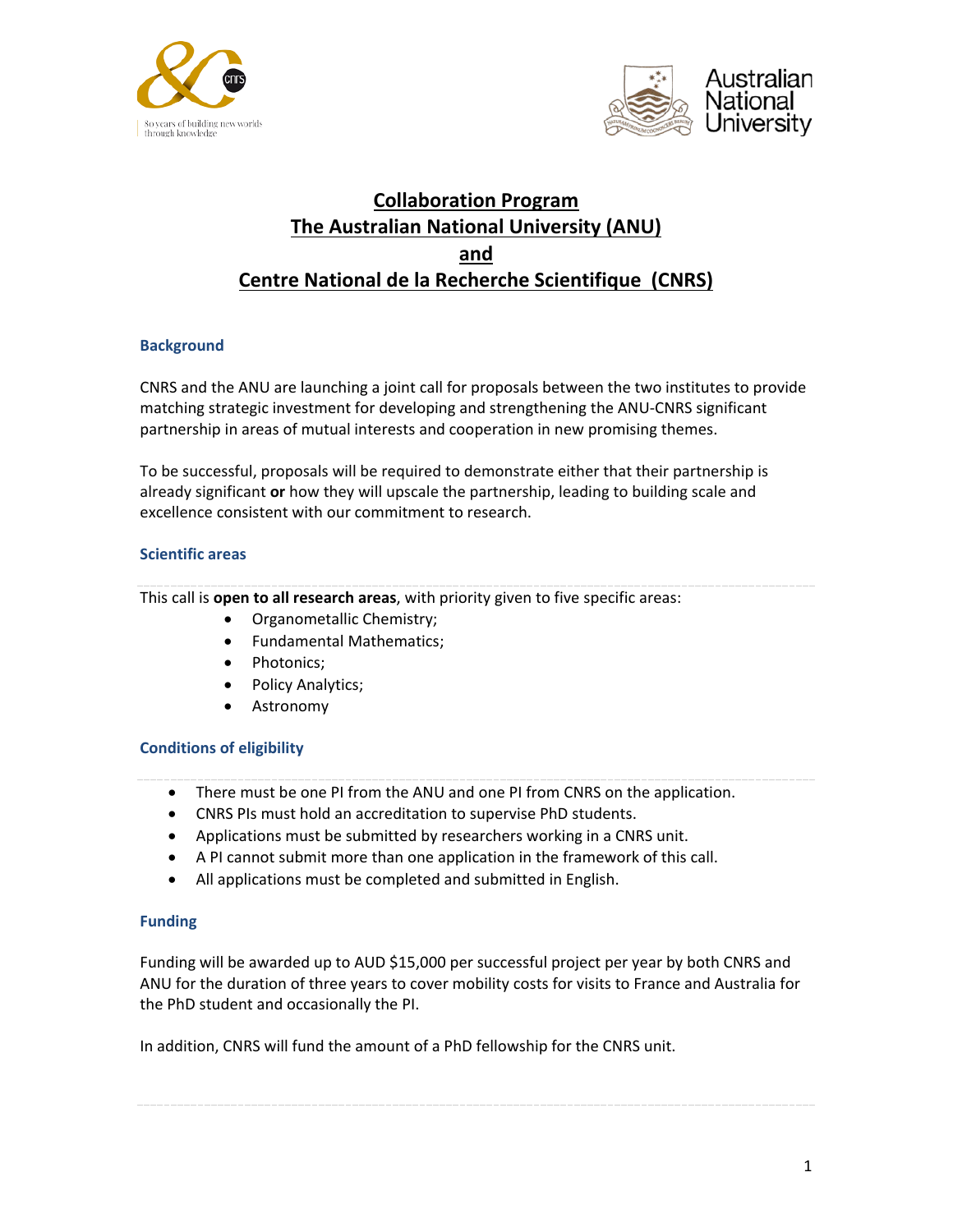



The proposal must build scale, excellence and critical mass. Applications should include the expertise and facilities provided by both sides, reasons they are choosing to work together, benefits of the co-operation.

Examples of proposed projects could include:

- development of substantial joint PhD training schemes, including, for example, workshops to identify supervisory capacity and alignment that demonstrate the value of an International Joint PhD Program
- organisation of joint research workshops in Australia, France or internationally, or
- travel for a number of key collaborators or a delegation
- facilitation of long term, significant international collaborations, including access to research infrastructure
- research-industry pilot programs

### **Support period**

3 years

#### **Number of awards**

Up to five ANU students (one student per project) are expected to be funded by the ANU, and five CNRS students (one student per project) are expected to be funded by the Program.

### **Criteria**

The joint proposal must consist of the following parts, in one single file (up to 6 pages, not including references):

### **PART A: Title Page**

Title of the proposal, names of the principal investigators and their laboratories, their addresses, telephone, and e-mail. The names of the PhD students can be given if they are already known. Please specify on the Title Page of the application "This application is submitted for consideration within the ANU - CNRS Collaboration Program".

### **PART B: Description of the scientific project (2 pages)**

State of the art of the research area, description of the scientific project and its interest, historical context of application (if applicable), quality and originality of the project, objectives, scientific methodology, expected results and their meaning, future perspectives. Explain the added value of the PhD fellowships in the project. Explain the relation between the project and the research themes of the laboratory.

### **PART C: Added-value of the international cooperation**

Describe the added-value of the international cooperation to fulfill the aims of the project (explain why the project cannot be carried out at a national level only). Describe the expected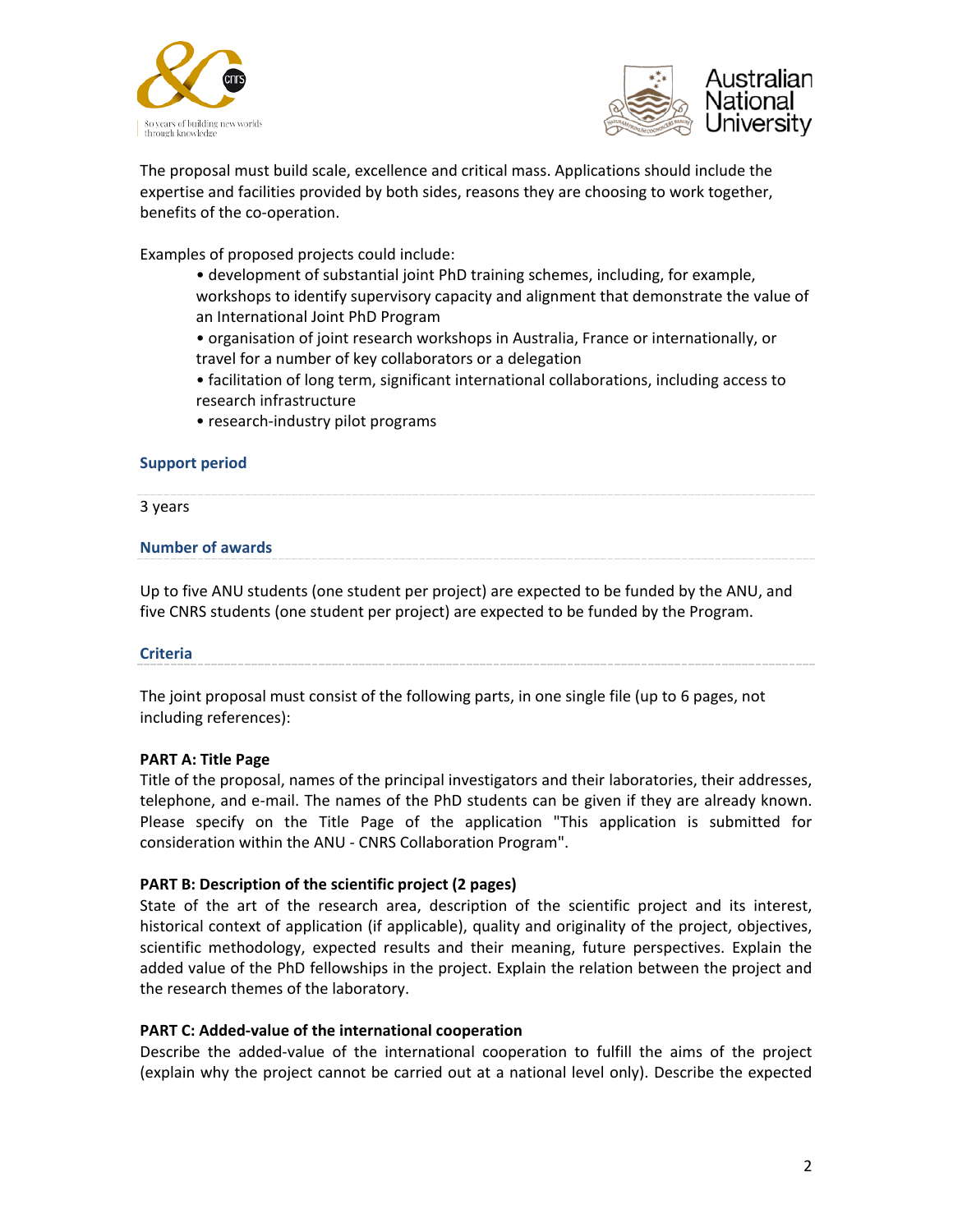



benefits for the French and Australian teams. Describe the balance between the contributions of the French and Australian teams.

## **PART D: Planned activities**

Describe the planned activities in the framework of the project and provide a timetable. Explain how these activities will help achieve the aims of the project.

### **PART E: Budget**

Proposed budget including a breakdown of the division of funds, separated into distinct budgets for ANU and CNRS. The budget section regarding travel should contain explicit line items for travel of the PhD student.

### **PART F: Perspective & external funding**

Outline the proposed plan for raising external competitive funding (eg EU collaborative grants, national research agency grants, industry funding, etc.)

## **PART G: Scientific quality of the teams**

List of publication related to the project. No more than 5 publications related for each team. Authors from the respective laboratories must be clearly indicated on the author lists with superscript or parenthesized letters corresponding to the respective countries, for example Dupont JP (FR)…

### **PART H: Short curriculum vitae of both the ANU and the CNRS PI**

### **Mode of submission and selection process**

PIs from France and Australia are expected to collaborate on a joint proposal for project. This needs to be submitted by the CNRS applicant in electronic format and **in English** via the dedicated CNRS Website: [https://www.cooperation.cnrs.fr](https://www.cooperation.cnrs.fr/)

Proposals will be evaluated and ranked by an ANU-CNRS selection committee based on scientific quality & originality of the project, scientific merit of the teams, synergism between the teams and alignment to strategic areas of mutual interest

Successful recipients will be formally notified of the award and informed of funding conditions.

### **Reporting**

During or at the conclusion of the project, grant recipients may be asked to report on progress or outcomes achieved, including to relevant stakeholder groups.

Awardees must submit a brief, plain language report (1-page) to sarah.vandevelde@anu.edu.au within sixteen months of the award. This report should detail the outcomes of the collaboration and the ways in which the grant has enhanced or will enhance their research activities and/or leveraged larger opportunities.